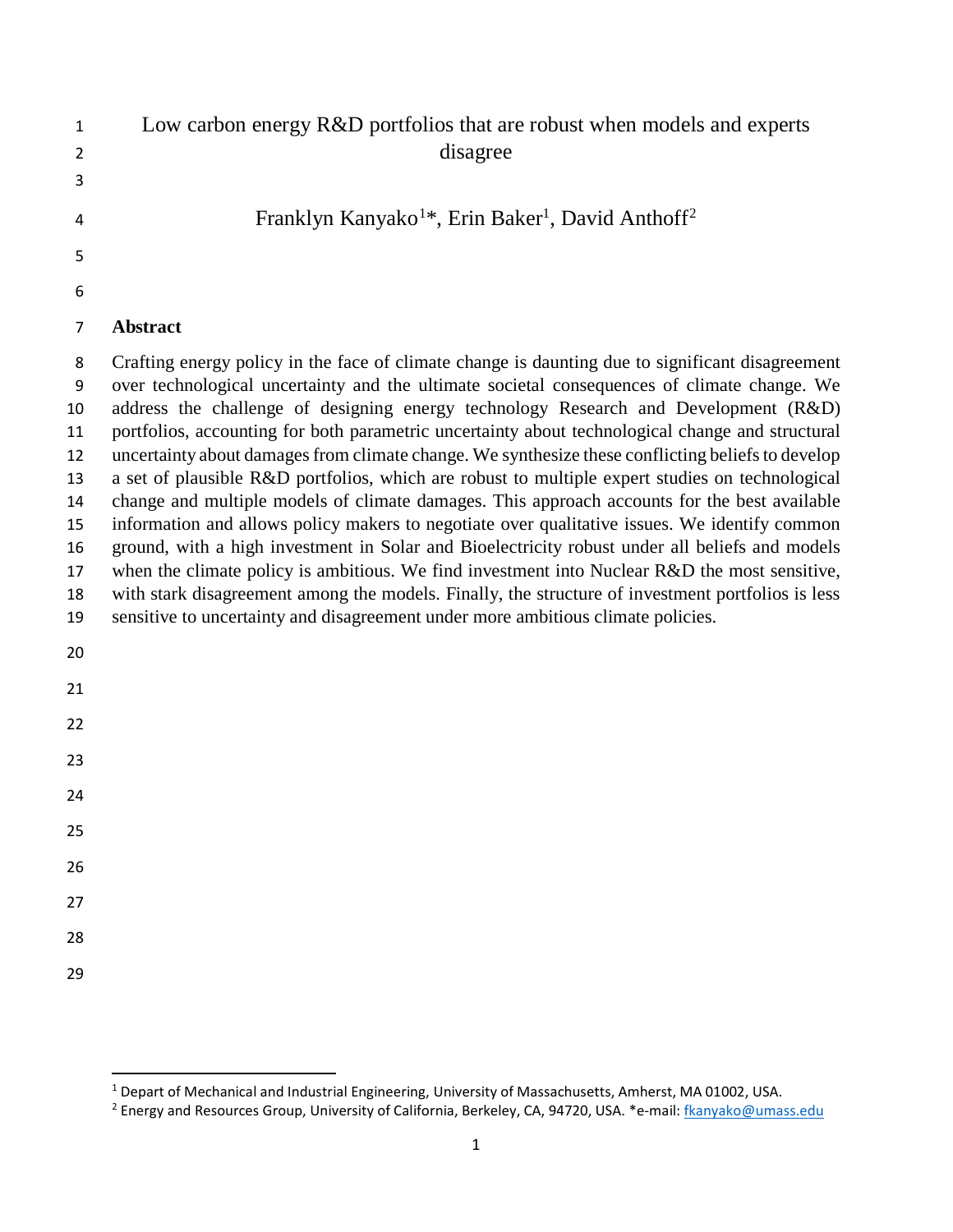Strategic R&D investment in low carbon energy technology is a critical path to 31 decarbonizing the energy sector<sup>1,2</sup>. Allocating investment across portfolios of low carbon energy technologies while adhering to budget constraints and the requirement to reach climate targets is a tough task that requires handling enormous uncertainty. These uncertainties are related to the evolution of technologies and of the climate; the economic and societal consequences of long-term 35 investments in the context of this change; and the role of climate policies<sup>2</sup>. Analyzing investment 36 in low carbon energy technologies under these uncertainties is a growing research area<sup>2</sup>. Most work in this area has focused on analyzing portfolios of investment under *parametric uncertainty*<sup>2,3</sup>. Parametric uncertainty refers to uncertainty over the values of key model parameters; for example, the evolution of the costs and efficiency of energy technologies in 40 response to investment in research and development<sup>4</sup> ( $R&D$ ).

41 Many techniques have been used to investigate parametric uncertainty around climate and 42 energy technology, including sensitivity analysis, uncertainty analysis, and sophisticated models 43 of decision making under uncertainty<sup>2</sup>; many employing Integrated Assessment Models (IAMs). 44 Sensitivity analysis, for instance, takes energy R&D investment as a given and examines the 45 potential consequences of a range of technology assumptions<sup>5</sup>. Uncertainty analysis goes a step 46 further, employing Monte Carlo or other similar methods to explore probability distribution over 47 IAM outputs of interest (see for example Kanyako and Baker<sup>6</sup>.) Finally, a number of papers have 48 used stochastic dynamic programming to identify optimal R&D portfolios under a wide range of 49 . assumptions or models<sup>2,7,8</sup>.

50 When it comes to climate change, however, it is not easy to derive probability distributions around 51 the uncertain parameters: there is significant disagreement among experts and forecasting methods 52 over these distributions<sup>9</sup>. This disagreement is of particular importance as there is no single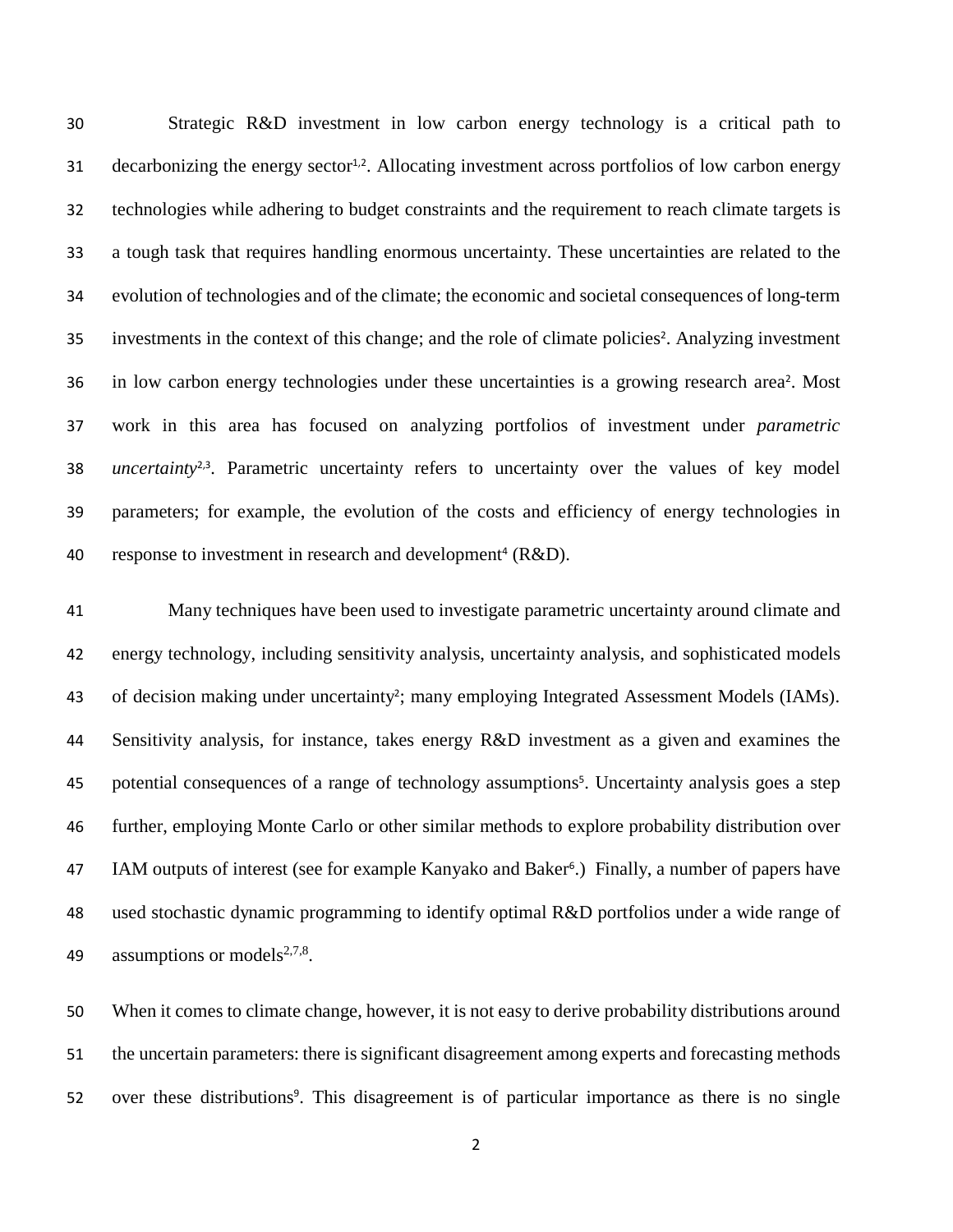decision maker poised to solve climate change, but rather a wide range of stakeholders with oft-54 conflicting criteria. Approaches to address such disagreement have included robust optimization<sup>10</sup>, 55 ambiguity aversion<sup>11,12</sup>, and bottom-up exploratory methods, such as Robust Decision Making<sup>13</sup>.

 There has been a different approach to another kind of disagreement, often called *structural uncertainty*. Structural uncertainty refers to uncertainty about casual chains<sup>4</sup>, implicit assumptions, 58 and worldview; and is reflected by the wide range of models seen in the literature<sup>14</sup>. Structural uncertainty, which we will refer to as model uncertainty from now on, has been addressed qualitatively, through multi-model intercomparison studies<sup>5,15</sup>. These studies compare results side by side and provide qualitative analysis of what drives the differences in the model outputs. For 62 example, Bosetti et  $al<sup>4</sup>$  used distributions over technological costs in three global IAMs to investigate the impact that technology assumptions have on environmental and economic metrics 64 across the models. Similarly, Gillingham et al<sup>16</sup> combined parametric and structural uncertainty in their analysis. They performed uncertainty analysis using probability distributions over population, total factor productivity and climate sensitivity and compared these results across multiple IAMs. They found that for most model outputs, parametric uncertainty was more important than model uncertainty, in the sense that the outputs varied more within models than between them.

 In this article, we present an integrated analytical approach to addressing parametric and model uncertainty simultaneously, going beyond sensitivity analysis and qualitative comparisons. We synthesize multiple expert elicitations and multiple models *without losing information*, a key 72 criticism of both traditional methods<sup>17</sup> and non-expected utility or robust optimization 73 methods<sup>10,18,19</sup>. These previous methods mathematically resolve conflict (through averaging or eliminating information) and result in a fully ordered set, masking disagreement and limiting decision maker flexibility.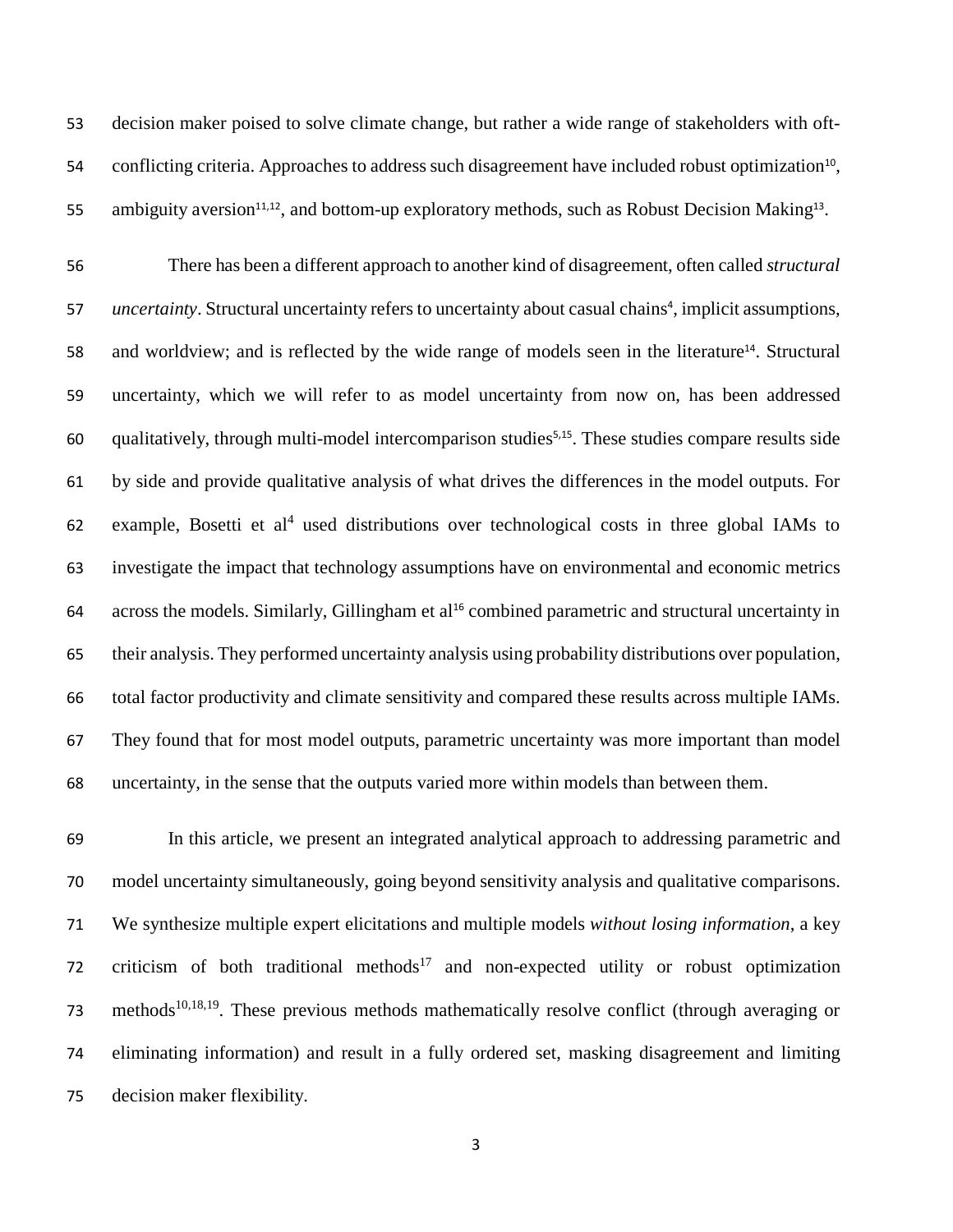76 We synthesize multiple cost-benefit IAMs and multiple expert elicitation studies using the 77 concept of belief dominance<sup>20</sup> to derive specific insights into portfolios of low carbon energy R&D 78 investment that are robust to both parametric and model uncertainty. This is a dominance concept (similar to Pareto and stochastic dominance) that exists in the literature under a range of names $2^{1-}$  $2^{24}$ . Under belief dominance, one alternative dominates another if it performs better under all 81 plausible "beliefs" about the state of the world, where 'beliefs" include models as well as 82 probability distributions over parameters. We use belief dominance to identify non-dominated 83 portfolios of investment in energy technology (See Methods). Applying the framework of Robust 84 Portfolio Decision Analysis<sup>20</sup> (RPDA), the non-dominated portfolios are analyzed further to get 85 insight into robust individual investments within the portfolios.

86 We consider portfolios made up of investments in five low carbon energy technologies: 87 electricity from biomass, liquid biofuels, Carbon Capture and Storage (CCS), nuclear, and solar; 88 and three possible levels of investment in each technology, making a total of  $3<sup>5</sup>$  possible portfolios 89 of investment. We used three probability distributions of future costs and efficiencies of energy 90 technologies derived from three large-scale expert elicitation studies<sup>11</sup> to represent input 91 uncertainty. We combine this with three prominent cost benefit IAMs to represent model 92 uncertainty, leading to a total of nine beliefs. We identify all non-dominated portfolios of R&D 93 investment in low carbon energy technologies across these beliefs. A portfolio is non-dominated 94 if no other portfolios outperform it across all models and probability distribution.

95 The expert elicitation studies provide forecasts of the costs and efficiencies of the five 96 technologies, conditioned on R&D investments<sup>11</sup>. The studies were undertaken independently by 97 three teams (Harvard, UMass, FEEM) in 2008-2013 and harmonized in Baker et al. 2015<sup>25</sup>. For 98 model uncertainty we use the three cost-benefit models, DICE  $^{26}$ , FUND  $^{27}$ , and PAGE  $^{28}$ . The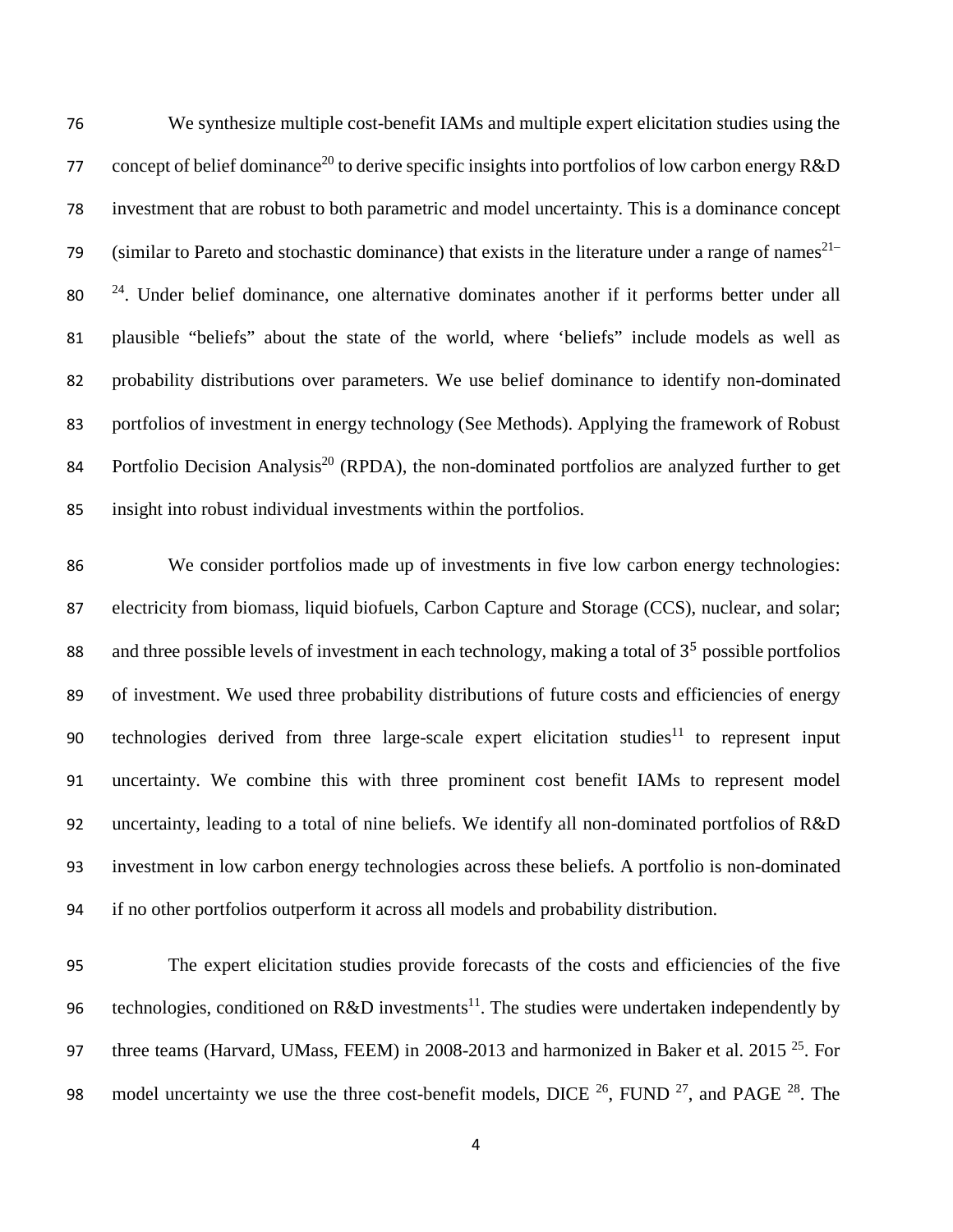99 technologically detailed Global Change Analysis Model  $(GCAM)^{29}$ , with its detailed energy module, is used to estimate the impact of assumptions about technology cost and efficiency on emission abatement costs, temperature, and CO2 emissions and concentration. GCAM does not model climate change damages; instead, we estimate damages using the cost-benefit IAMs by soft linking GCAM to DICE, PAGE, and FUND (See supplementary S1 for descriptions of the models). Finally, we perform this analysis under three global climate policies: a USD 125/tCO2 carbon tax, a USD 50/tCO2 carbon tax (both growing by 3% per year starting in 2025), and a business-as-usual scenario with no global policy (See Method).

**Results**

#### **Non-dominated portfolios under a stringent carbon tax**

 Under the \$125/tCO2 tax policy, we find that, out of the 243 possible portfolios, 16 portfolios are non-dominated across the probability distributions and the models. Figure 1 represents the normalized objective values under each of the nine combinations of probability distributions and IAMs. The objectives in this case are the sum of the expected value of the cost 113 of abatement, the cost of damages, and the opportunity cost of the R&D portfolio. The values have been normalized, with zero being the portfolio that performs worst (i.e., has highest total cost) under the specific combination of models and elicitations, and one being the best (lowest cost). We have highlighted the eight portfolios that appear to be good compromises among the complete set of beliefs: They are never below 70% of the highest possible value for any of the combinations. 118 See Table 1 below for the 16 portfolios ranked in ascending order of the R&D expenditure, where each row represents one portfolio.

 The importance of model uncertainty can be seen by looking at the variation of the objective values within an elicitation team. For example, we see that when using the UMass elicitations, the DICE

model can lead to very different objective values than the other two models. The importance of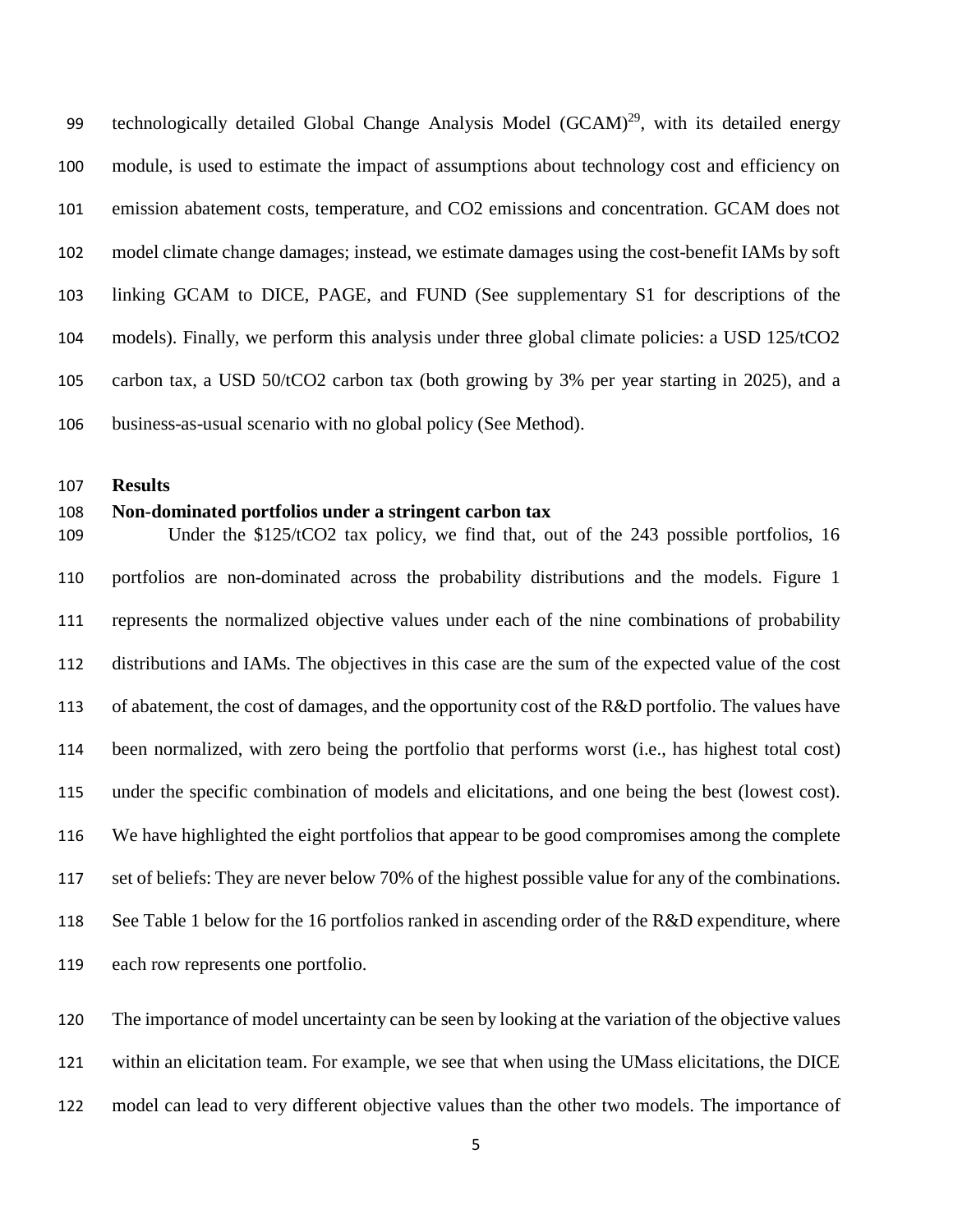disagreements over parametric uncertainty can be seen by comparing across the teams. For example, we see some portfolios, such as Portfolio 2 and 6, consistently at the top under the FEEM elicitations but toward the bottom of the non-dominated group for UMASS.



126<br>127 Figure.1. Normalized objective values of the non-dominated portfolios across nine combinations of probability distributions and IAMs, Harvard-DICE/FUND/PAGE, UMASS-DICE/FUND/PAGE, FEEM- DICE/FUND/PAGE. P1-P16 correspond to the different portfolios. The values are normalized with 1 being the best objective value, that is the lowest total cost and 0 the worst, i.e., highest cost.

#### **Insights into individual Technologies**

 Looking at Table 1, we see that under the \$125/tCO2 tax policy, it is robust to invest in R&D at a high level in both Solar and Bioelectricity, regardless of the elicitation team, the damage model, or the investment in other technologies. On the other hand, we see investments at all levels (Low, Mid, and High) for Nuclear, CCS, and Biofuel among the non-dominated portfolios, suggesting that disagreement across elicitation teams and models is more relevant for these technologies under this policy. We note some relationships between technologies. For example, there are no non-dominated portfolios that recommend a high investment in both CCS and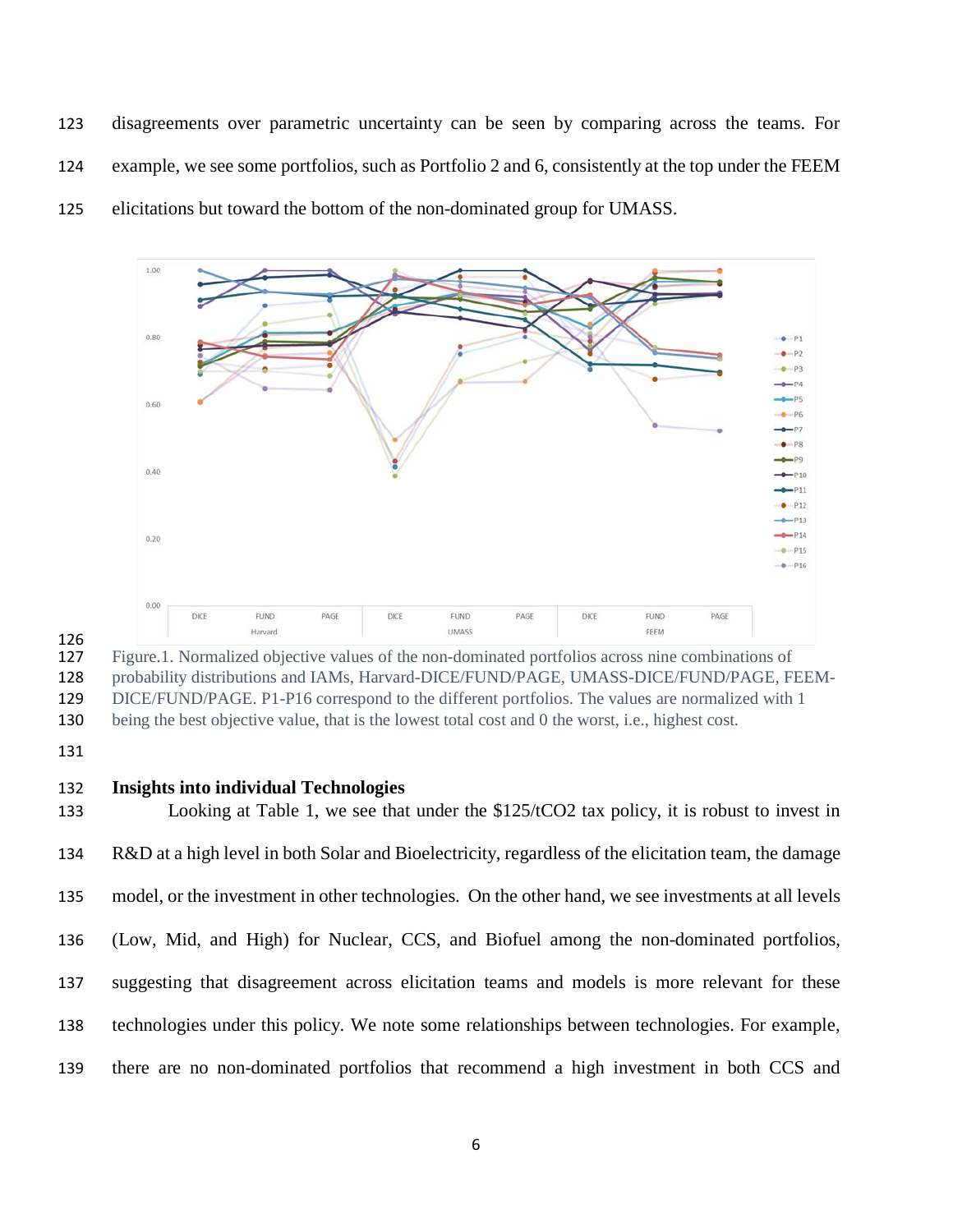| 140 | Biofuels, and in fact a high investment in CCS is always accompanied by low investment in            |
|-----|------------------------------------------------------------------------------------------------------|
| 141 | Biofuels, and a high investment in Biofuels is accompanied by low to medium investment in CCS,       |
| 142 | suggesting a kind of substitution between them.                                                      |
| 143 | We explore to what degree the disagreement is driven by the structure of the models or by            |
| 144 | disagreement over the distributions from the elicitation teams. Figure 2 provides a visualization of |
| 145 | how the different models and elicitation teams lead to different investments in individual           |
| 146 | technologies through a ternary diagram for each technology under each model. Each ternary shows      |
| 147 | the optimal level of investment for each weighting of the elicitation teams.                         |

 Table 1: Table 1: Non-dominated portfolios. Columns 2-6 indicate the level of R&D investment for each technology, classified as Low, Mid, or High. Column 7 shows the total annual investment in R&D for each portfolio.

| Portfolio | Technologies |         |                 |          |            | Total R&D<br>(In million) |  |
|-----------|--------------|---------|-----------------|----------|------------|---------------------------|--|
|           | Solar        | Nuclear | <b>Biofuels</b> | Bio-elec | <b>CCS</b> | <b>USD \$2019)</b>        |  |
|           | $1$ High     | Low     | Low             | High     | Low        | 80.75                     |  |
|           | $2$ High     | Low     | Mid             | High     | Low        | 83.66                     |  |
|           | 3 High       | Low     | Low             | High     | Mid        | 95.88                     |  |
|           | $4$ High     | Mid     | Low             | High     | Low        | 97.42                     |  |
|           | $5$ High     | Mid     | Mid             | High     | Low        | 100.33                    |  |
|           | $6$ High     | Low     | High            | High     | Low        | 105.02                    |  |
|           | $7$ High     | Mid     | Low             | High     | Mid        | 112.55                    |  |
|           | $8$ High     | Mid     | Mid             | High     | Mid        | 115.47                    |  |
|           | $9$ High     | Mid     | High            | High     | Low        | 121.69                    |  |
|           | $10$ High    | Mid     | High            | High     | Mid        | 136.82                    |  |
|           | $11$ High    | High    | Low             | High     | Low        | 301.69                    |  |
|           | $12$ High    | Mid     | Low             | High     | High       | 306.56                    |  |
|           | $13$ High    | High    | Low             | High     | Mid        | 316.82                    |  |
|           | $14$ High    | High    | Mid             | High     | Mid        | 319.73                    |  |
|           | $15$ High    | High    | High            | High     | Low        | 325.96                    |  |
|           | $16$ High    | High    | Low             | High     | High       | 510.82                    |  |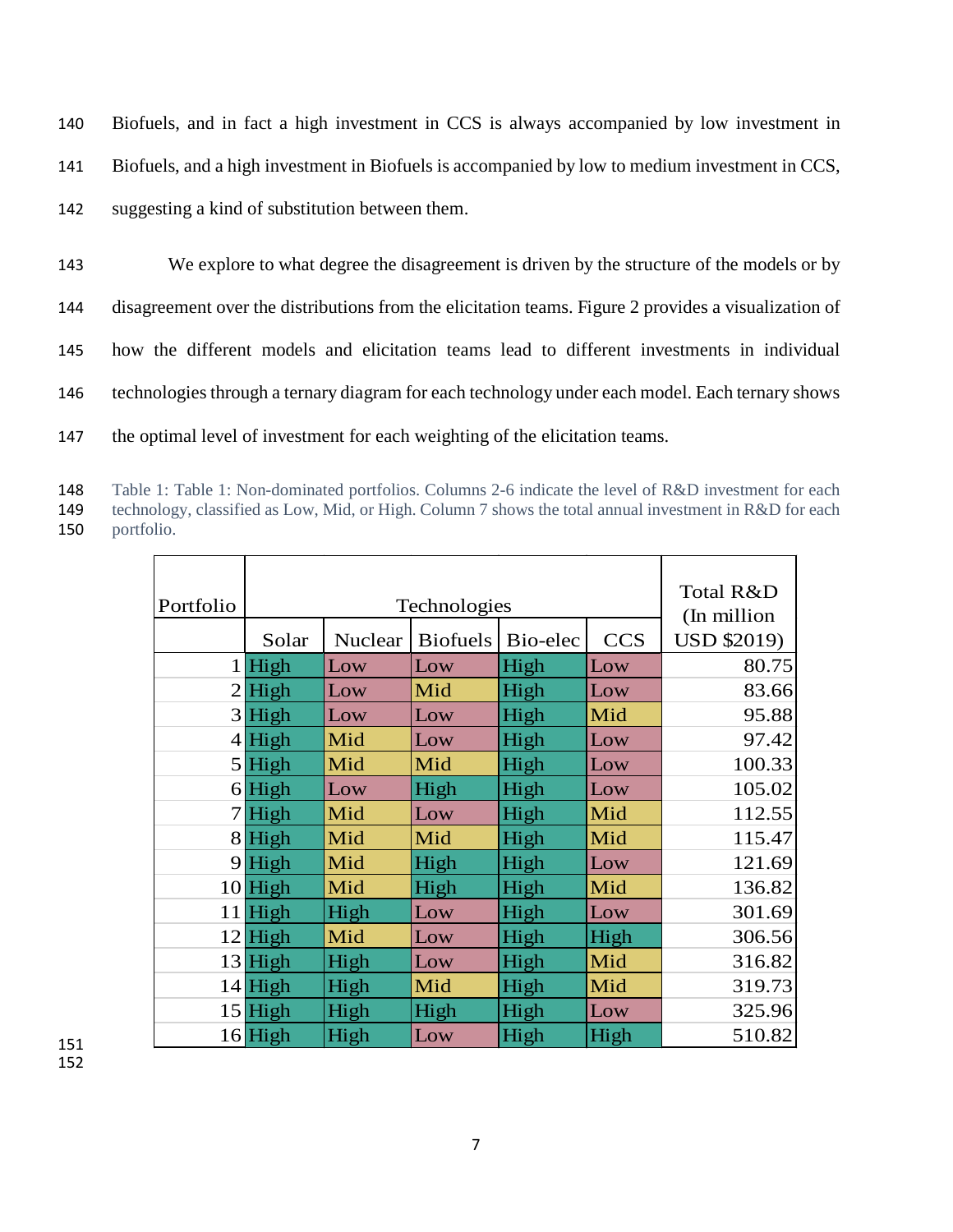To explore the importance of model uncertainty, read each row from left to right. Here we see the most striking difference between the models for Nuclear. Almost all combinations of elicitation teams lead to a high investment in Nuclear under DICE, whereas almost all combinations of beliefs point to a mid-investment under PAGE and FUND. This is somewhat surprising, as DICE is often considered to be in between the other two models. However, we note that below 2.5C warming, DICE has the highest damages, as the DICE damages are a quadratic function of temperature that increases smoothly with warming. PAGE responds much stronger to warming above 3℃, "when the risk of a discontinuity is present, and adaptation capacity is reduced. FUND projects net *benefits* below 2.5 °C, and impacts increase only gradually with 162 temperature" <sup>30</sup>. The \$125/tCO2 tax policy implemented here limits temperature change to less than 2.5℃ under all the portfolios. This, combined with the fact that GCAM considers nuclear energy to be particularly effective at reducing emissions, may explain why the DICE results lead 165 to more aggressive R&D investment in Nuclear energy than the other models.

 In the case of biofuels and CCS, a different narrative unfolds. There is a great deal more 167 agreement between the models regarding R&D expenditure on these technologies. While there are some non-dominated portfolios with moderate or high investment in Biofuels, most combinations of models and elicitation result in a low-level investment in Biofuels. Similarly, the majority of possible combinations of beliefs and model result in a mid-level investment in CCS.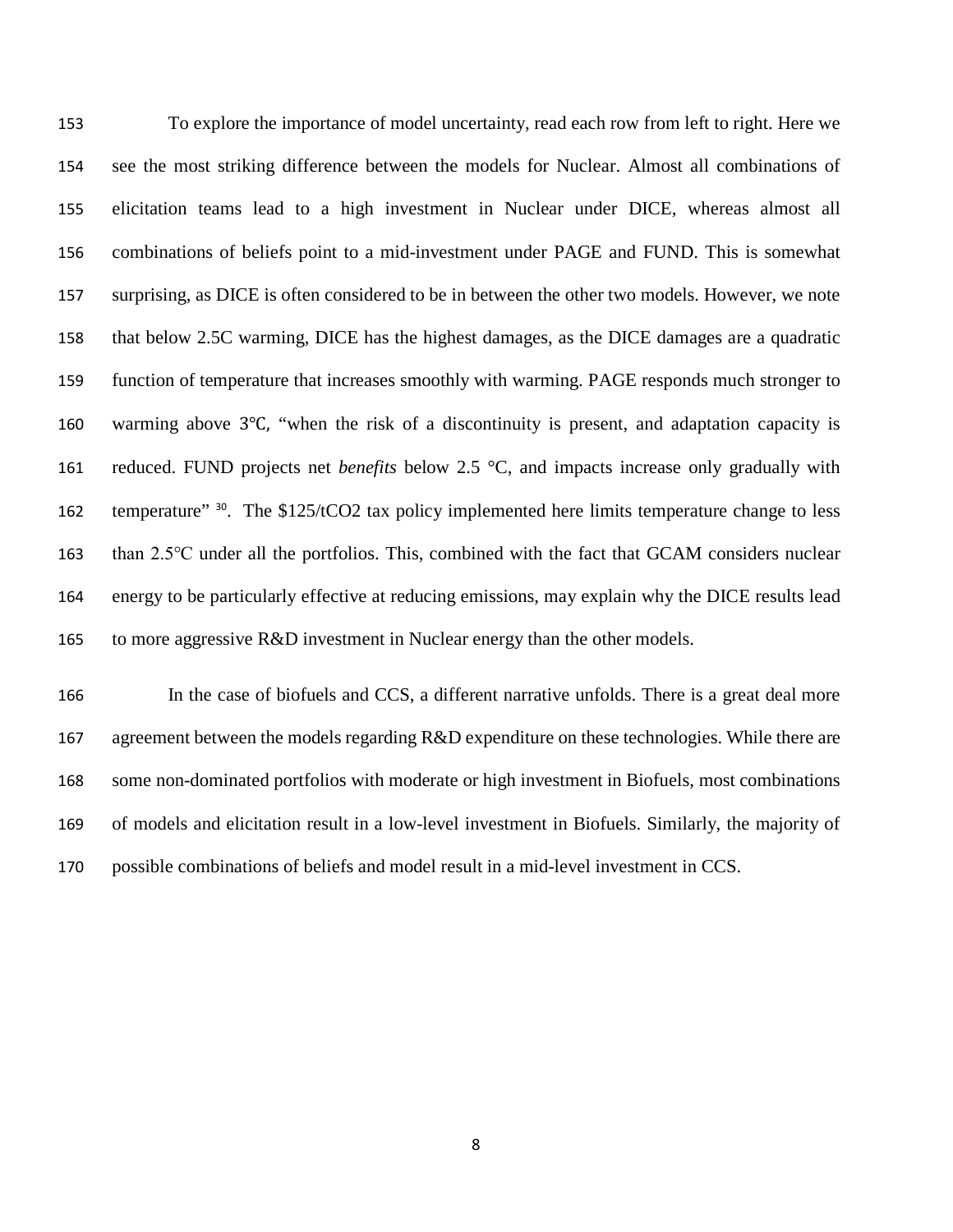

Figure 2. Each ternary diagram for DICE, PAGE and FUND across the three elicitations Harvard. UMASS and FEEM shows the optimal investment level in Nuclear, CCS and Biofuels, respectively, for each combination of elicitation teams and models, given the specific technology and model.

## **Disagreement is more important under less stringent policies**

 Less stringent policies result in a larger number of non-dominated portfolios across all elicitation teams and models (See Supplementary table S3). For instance, under the \$125/tCO2 tax

policy, 16 portfolios are non-dominated, whereas there are 37 and 56 non-dominated portfolios,

respectively, under the \$50/tCO2 tax policy and under the BAU assumption. This happens because

as policy gets less stringent, emissions increase, and damages become more significant. This

creates more space for model disagreement about the damages.

 We identified four portfolios that are present in the non-dominated groups for each of the three policies: portfolios 5, 7, 13, and 15. We highlight portfolios 7 and 13 in particular because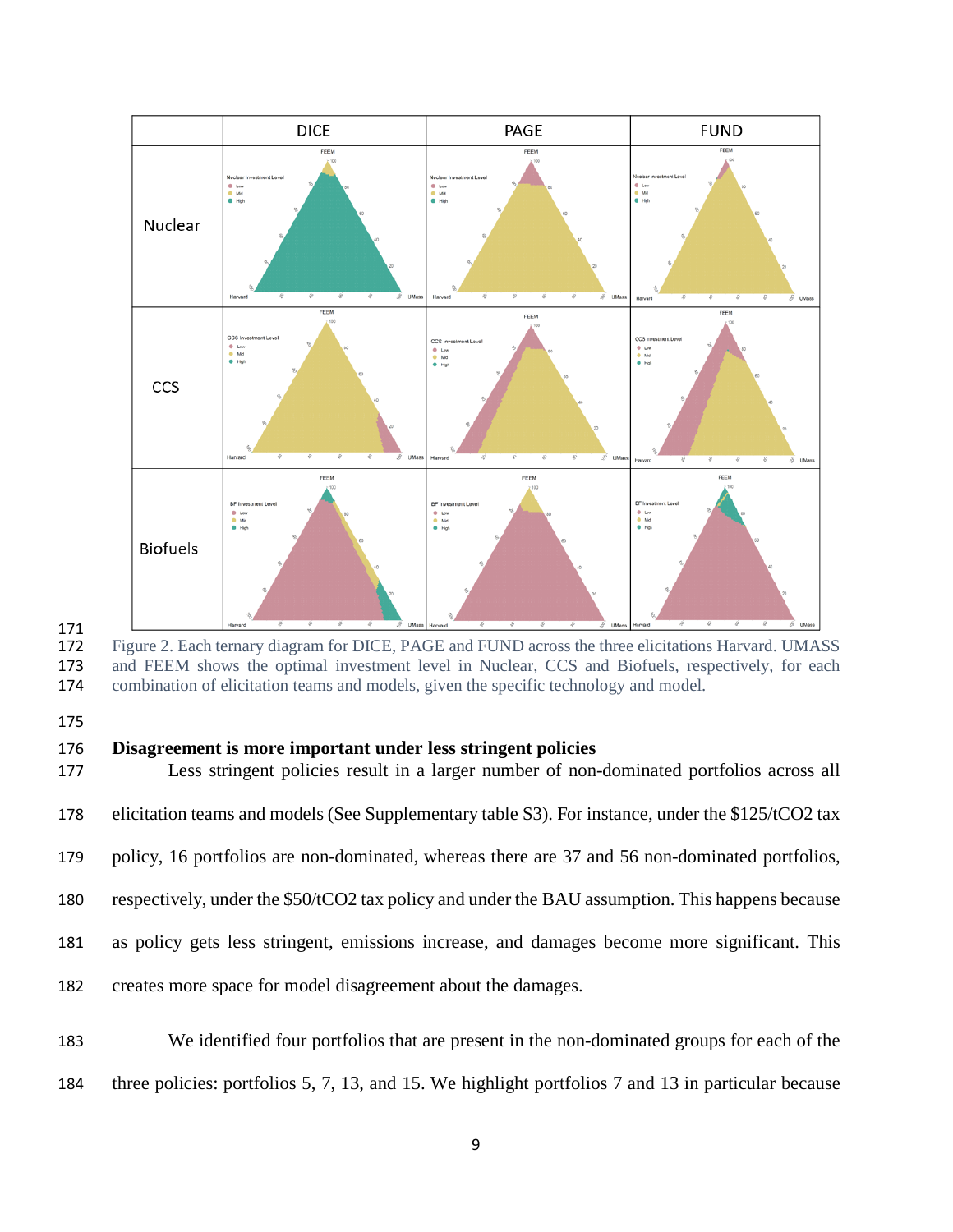they contain the investment levels that are most prevalent across all teams and models as seen in Table 1, namely high investments in solar and bioelectricity; low investment in biofuels; moderate investment in CCS; and either moderate or high investment in nuclear. This finding suggests that independent of policy stringency, these portfolios and investment levels in these individual technologies reflect reasonable agreement among experts, models and policies.

 Investment tends to increase with the severity of the climate policy, albeit this relationship is not consistent. Figure 3 depicts the proportion of each investment level in the optimal portfolio for each technology based on the elicitation teams' weightings. This is demonstrated over three policies and three damage models. Each bar is identical to the ternary diagrams above but emphasizes the aggregate share. We see a general trend toward increased investment as we increase the stringency of the climate policy. One notable exception is biofuels, which is dominated by a low investment under the most stringent policy under all three models. At very high price, biofuels become less competitive in GCAM and hence the technology's impact on mitigation is gradually reduced.

 We observe several areas of consistency across policies and models, such as a lack of "high" investment in CCS and constant high investment in solar and bioelectricity under the 201 \$125/tCO2 tax policy. The upshot from this analysis is that, while the stringency of policy objectives is crucial for the level of investment in specific technologies, we can still discover areas of agreement across all policies and models, as illustrated in portfolios 5,7,13, and 15. These portfolios are non-dominated across all policies, models, and expert elicitation, and can serve as a starting point for stakeholder discussions about R&D investment in low carbon energy technologies.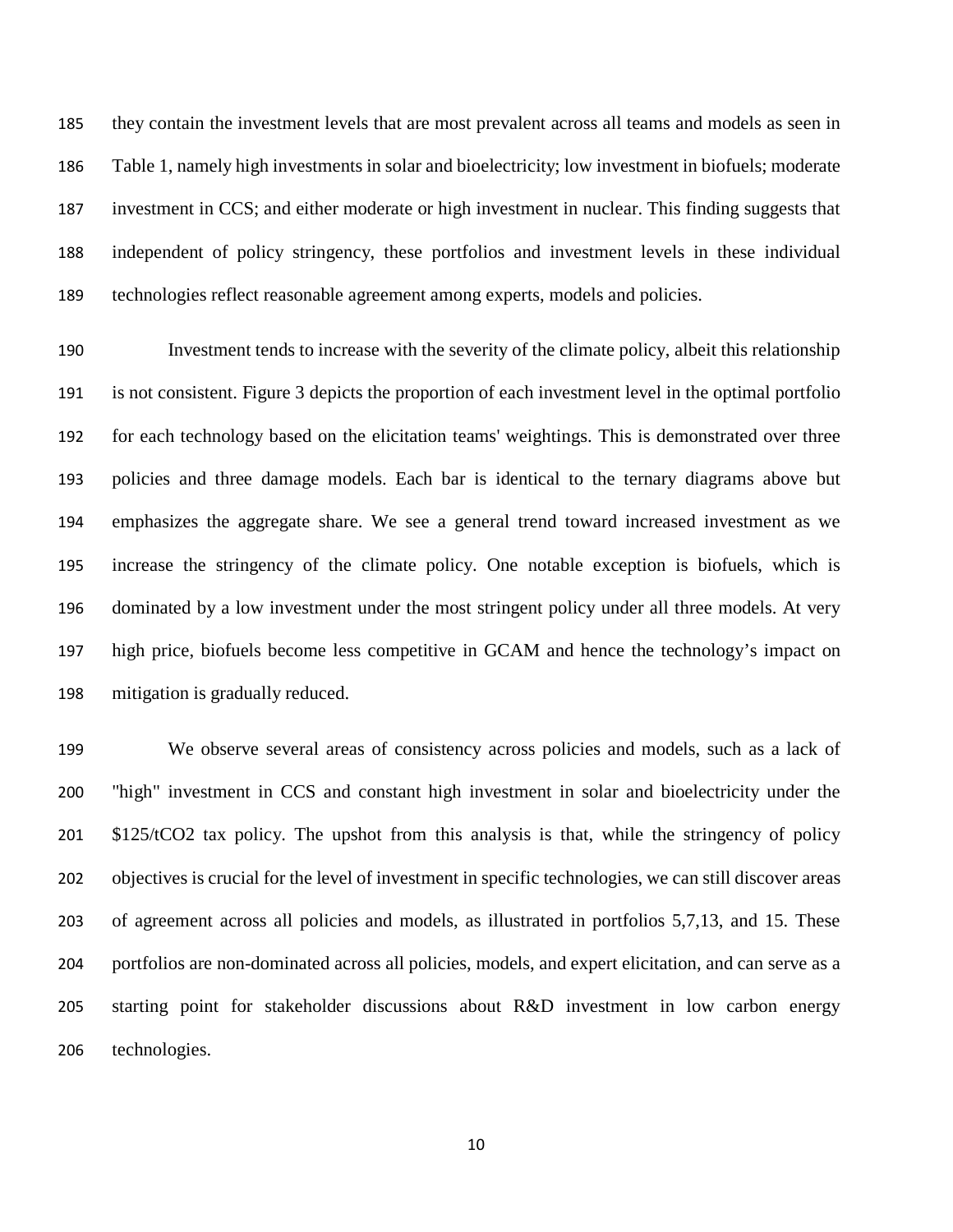



#### **Discussion**

 Over the last decade, expert elicitation and integrated assessment models have become integral to analysts and decision-makers as they formulate policy responses to climate change. For 212 example, the IPCC AR5<sup>31</sup> recommends expert elicitation to characterize uncertainty to provide insights into specific risks and understand and create effective strategies and policies to address climate change. The US government calculates the social cost of carbon, a monetary estimate of the societal costs of the climate damage caused by an extra unit of carbon dioxide (CO2) emitted into the earth's atmosphere, by averaging the three highly aggregated, integrated assessment models we use here. These models have long histories and have produced most of the SCC estimates in the recent scientific literature. However, while averaging is perfect for capturing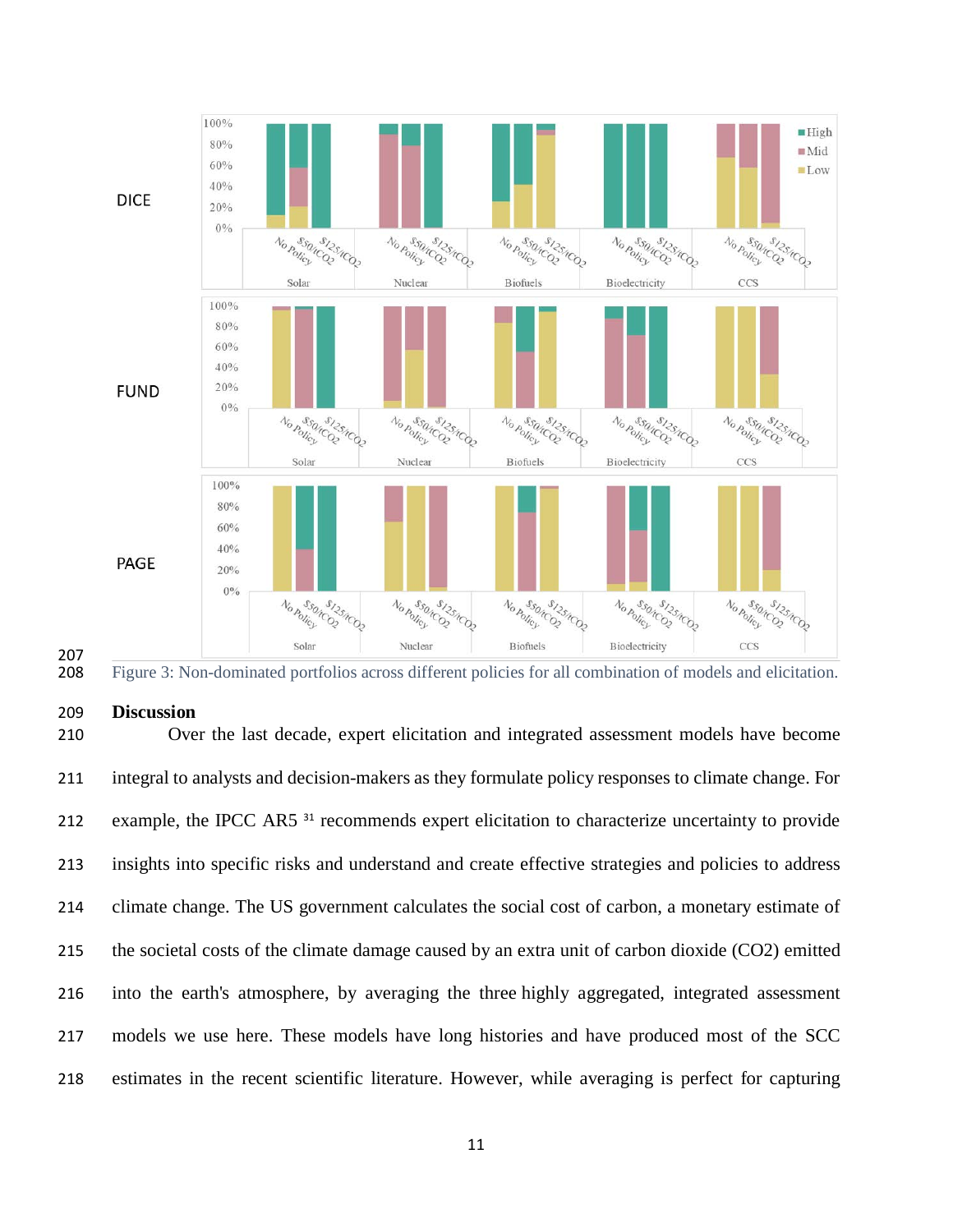219 central tendency, according to the flaw of averages by Savage , "decisions based on the assumption that average conditions will occur are wrong on average."

 In this paper, we combined multiple representations of parametric uncertainty, as captured in three expert elicitation studies about the future cost and efficiency of energy technologies, with structural uncertainty, as captured in three cost-benefit IAMs, to address the problem of designing a portfolio of publicly funded R&D investment in low carbon energy technologies. We expanded 225 on the RDPA<sup>20</sup> approach, identifying all non-dominated portfolios of R&D investment across all beliefs and models. Under a \$125/tCO2 tax on emissions, we find common ground among the expert beliefs and the models, indicating that high investment in Bioelectricity and Solar are robust to all beliefs and the models given the climate policy.

 We did not see the same level of consensus about investment in Nuclear, Biofuels, and CCS. We investigate the technologies individually across the models and beliefs to identify the source of the disagreement. We find that the disagreement about investment in Biofuels and CCS are largely parametric, while Nuclear is largely structural. For Biofuels and CCS, even though each investment level shows up in some non-dominated portfolios, most combinations of the beliefs lead to low investment in Biofuels and mid investment in CCS across the three models. For Nuclear, the damage models play an important role. Almost all combinations of beliefs lead to a high investment in Nuclear under DICE and mid investment under PAGE and FUND. The implication here is that our understanding of the structure of damages is particularly important for allocating investment into Nuclear, especially under stringent climate policies. If we believe that the DICE damage formulation is more relevant than the formulations of PAGE and FUND, at least at lower temperatures, then a high investment in nuclear is warranted; if PAGE or FUND are better representations, then this investment does not pay off since they are mainly allocating mid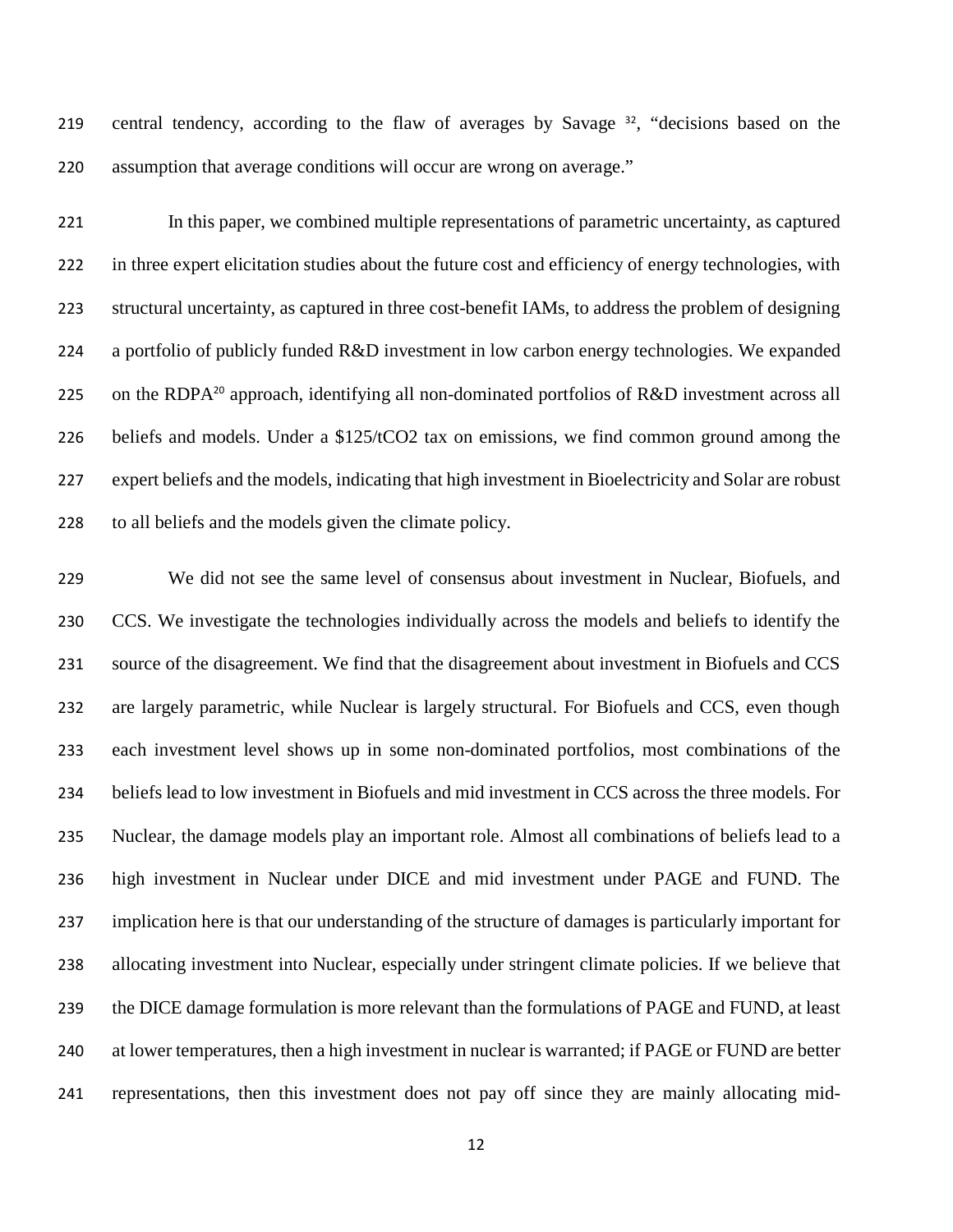investment. Finally, we find that the disagreement between expert beliefs and models is less

important for more stringent climate policy.

## **Methods**

245 We employ a multi-model framework comprised of four IAMs and the RPDA $^{20}$  framework to uncover non-dominated R&D portfolios across cost-benefit IAMs. Figure 4 is a schematic diagram representing the decision framework. The main decision, shown by the rectangular node, is the amount of R&D to allocate to each technology. The oval node represents the uncertainty around the performance of technologies in 2030. As illustrated by the arrow leading into the oval node, the probability distributions over technological performance are conditional on R&D spending. For each set of technology performance metrics and climate policy, the technologically detailed GCAM selects technology deployment and estimates abatement costs and climate variables. The cost-benefit IAMs (DICE, PAGE, and FUND) take the GCAM climate variables as input and estimate the climate damages (See supplementary Table S1 for damage description). Despite their similarities, the models significantly differ in their input assumptions and structure, most notably in their degree of regional and sectoral disaggregation, damage function, and the management of adaptation and uncertainty.

The main objective is to minimize the cost of abatement, the cost of climate damages, and the cost

of R&D investment. We implement RPDA framework previously employed by Baker and

260 colleagues <sup>20</sup> to identify the non-dominated portfolios for each of three policies: BAU and the two-

261 carbon tax policy cases (USD 125/tCO2 and USD 50/tCO2) each increasing at 3% annually

beginning 2025. Below we discuss how expert elicitations are implemented into GCAM and

provide more detail on the objective and decision framework.



- Figure. 4. A schematic diagram representing the decision framework. Rectangle nodes represent decisions; oval nodes represent uncertainties; rounded rectangles represent model calculations and the diamond 267 represent the objective values.
- 

# **Implementing the Expert Elicitation into GCAM**

Technology competition in GCAM is based on the performance metrics of each technology, i.e.,

- cost and efficiency of the technology (See supplementary S1 GCAM description and technology
- competition). The performance metrics used as inputs are sampled from the harmonized
- 272 probability distribution from Baker et al.<sup>25</sup> There is one distribution for each uncertain performance
- metric: solar PV Levelized cost of electricity, nuclear power overnight capital cost, liquid biofuels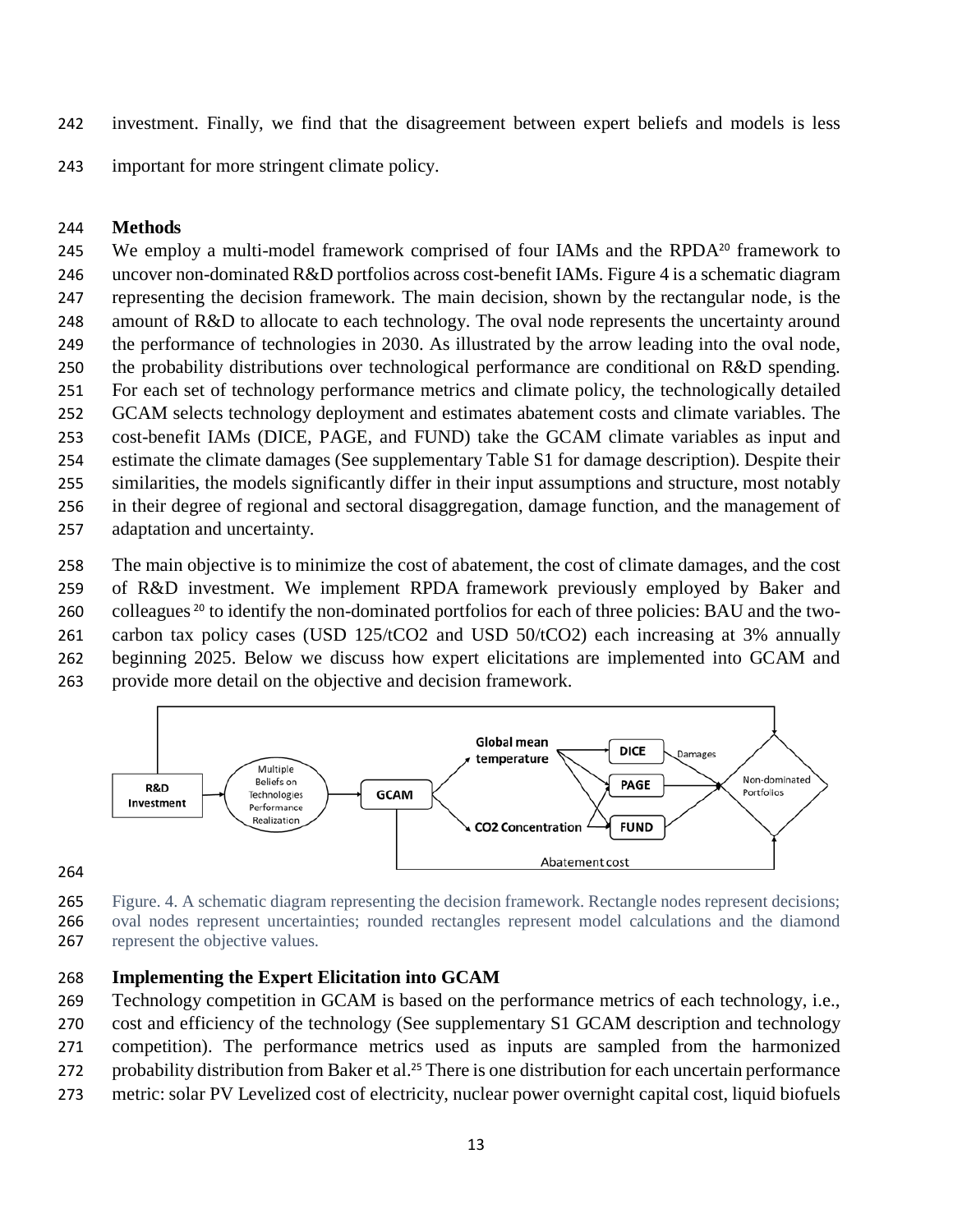274 Levelized non-energy cost and conversion efficiency, bio-electricity non-energy cost and 275 conversion efficiency, and CCS capital cost and energy penalty. In total, these eight independent 276 probability distributions represent the cost and efficiency of the technologies in the year 2030.

 We generated 1000 samples from each of the eight probability distributions using the Latin Hypercube sampling method, making a total of 8000 sample points to be evaluated. Each of the 1,000 samples reflects a potential future state of the world in 2030, comprising a unique value for each of the eight parameters. We implement each of the 1000 states of the world, one at a time, in GCAM, repeated for all three policy cases: business-as-usual case, with no climate policy in place, and the two carbon tax policy cases. The elicitation data set contains static values representing the states of the world of technology in 2030. To run a state of the world in GCAM, spanning from 2015 to 2100, we account for the change in the performance metrics every five years between 2015 and 2030 and subsequent years after 2030 using a slight modification of Moore's law, shown in 286 equation (1) and (2). See Kanyako and Baker<sup>6</sup> for more detail.

$$
m_{ij} = -\frac{1}{2030 - 2015} ln \left[ \frac{z_{ij}(2030) - z_j^{min}}{z_j(2015) - z_j^{min}} \right]
$$
(1)

 $z_{ij}(t) = z_j^{min} + (z_j(2015) - z_j^{min})e^{-m_{ij}(t - t_{2015})}$  (2)

289 Let  $m_{ij}$  be Moore's constant associated with sample *i* and metric *j*. The constant is calculated 290 based on the elicitation data for year 2030.  $z_{ij}(t)$  is metric *j* (cost or efficiency) for sample *i*, at 291 time t. Each metric j has one lower, and one upper bound,  $z_i^{min}$ , and  $z_i^{max}$ . The lower bound is the cost or efficiency with cumulative probability of  $10^{-6}$ ; the upper bound is the opposite tail. 293 We use the lower bound  $z_j^{mn}$  for sample *ij*, when the sample indicates cost decreasing after 2015; 294 and an upper bound  $z_j^{max}$  if the sample indicates cost increasing after 2015. The base year value 295 for each metric *j* for 2015,  $z_j(2015)$  is constant across all samples; this value is taken from 296 GCAM default assumptions for all the performance metrics <sup>33</sup>. Note, Equation (1) & (2) represent 297 a case where the metric decreases in value approaching 2030, i.e., the metric's value is lower in 298 2030 than in 2015. The approach is similar in the case where metrics are higher in 2030, with a 299 ceiling in the place of a floor.

#### 300 **Decision Framework**

301 Here we describe the variables, objectives, and constraints of the decision problem. We note that 302 we extend the original RPDA framework by including model disagreement. Let  $h = \{1,2,...,5\}$ 303 index the five technologies (note there are five technologies, indexed by h, and eight performance 304 metrics, indexed by j) and  $d$  funding level. We define portfolio  $x$  as a vector of binary variables such that  $x_{hd} = 1$  if technology *h* is invested in at the  $d^{th}$  funding level, and 0 otherwise. Each technology in portfolio x can be invested in at one of the three levels of investment ( $d =$ technology in portfolio x can be invested in at one of the three levels of investment ( $d =$ 307 *low, mid, high*). Therefore, for the five technologies with three levels of investment, we have a 308 total of  $3^5 = 243$  possible portfolios. The total cost of R&D investment  $B(x)$  for portfolio x is 309 the sum of the individual R&D investments in each technology in the portfolio, multiplied by the 310 opportunity cost multiplier  $k = 4$  (See Baker et al. 2020<sup>20</sup> for details on the opportunity cost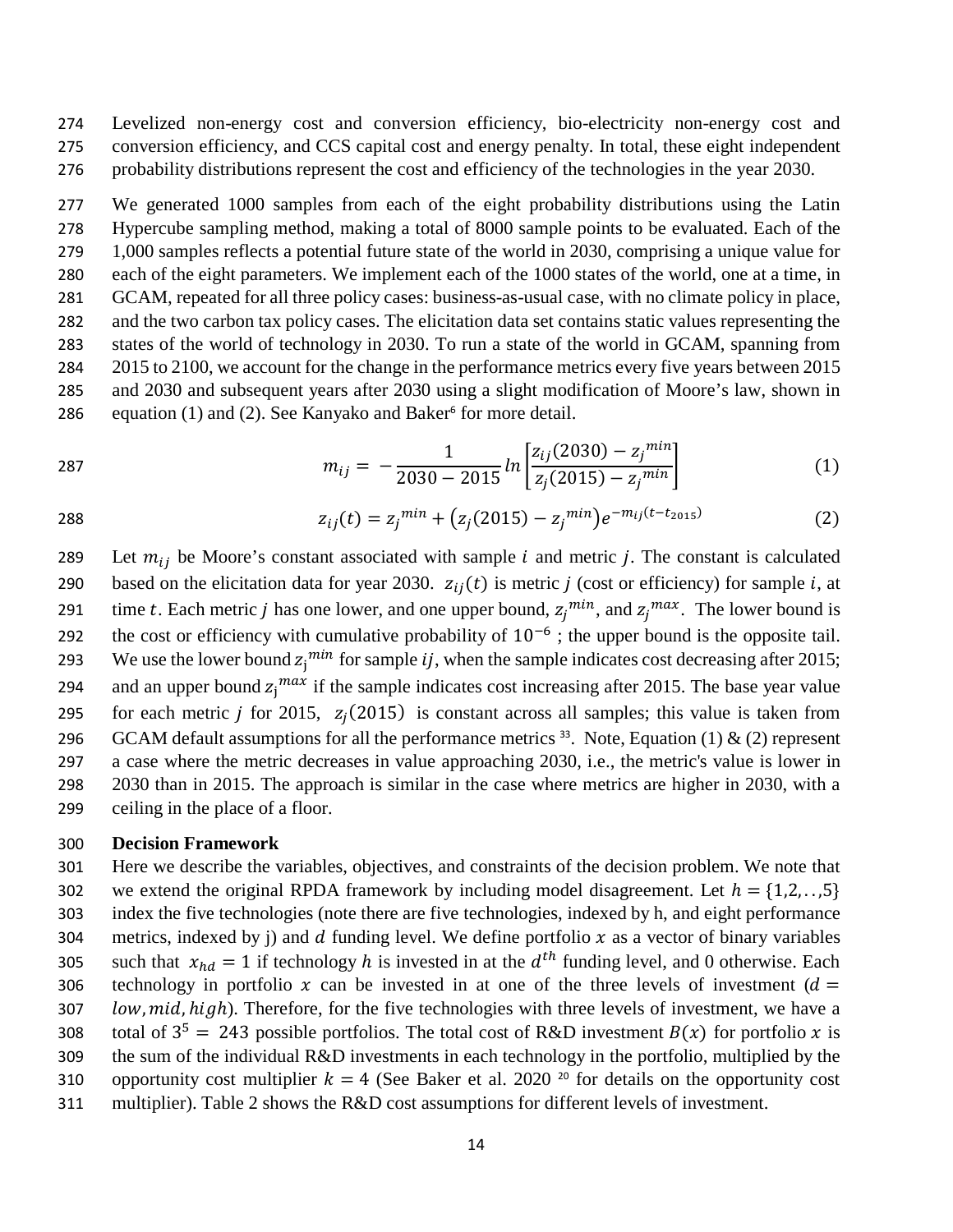312 Let  $md = \{1,2,3\}$  be the index for the three cost-benefit models: DICE, PAGE, and FUND and 313  $\tau = \{Harvard, UMass, FEEM\}$  index the individual elicitation teams. For a sample  $z_i = \{z_{i1}, z_{i2}, ..., z_{i8}\}$ , the probability of realization is  $f_{\tau}(z_i|x)$ , based on elicitation team  $\tau$  given the  $\{z_{i1}, z_{i2}, ..., z_{i8}\}\$ , the probability of realization is  $f_{\tau}(z_i|x)$ , based on elicitation team  $\tau$  given the 315 portfolio  $x^{25}$ . The damages depend on the model  $md = \{1,2,3\}$ . The overarching objective, 316 represented by  $H(x; md; \tau)$  is to minimize the expected cost of abatement (TAC) plus the climate 317 damages  $(D_{md})$  and the cost of R&D investment in portfolio x, given a policy scenario *s*:

318 
$$
H(x; md; \tau) \equiv \left[ \sum_{i=1}^{1000} f_{\tau}(z_i|x) \{ TAC(z_i, s) + D_{md}(z_i, s) \} \right] + kB(x) \tag{3}
$$

$$
s.t. \sum_{d} x_{hd} = 1 \,\forall t
$$

320 The constraint assures that each technology is only invested in once. In order to find the non-321 dominated set across all models and teams, we begin by calculating the total expected cost,  $H$ , for 322 each of the 243 portfolios using equation (3). Then, using Yukish's simple cull method  $34$ , we find 323 the non-dominated sets. A portfolio x belief dominates x' if  $H(x; md; \tau) \leq H(x'; md; \tau)$   $\forall md, \tau$ 324 with strict inequality for at least one of the beliefs. A portfolio  $x$  is non-dominated if it is not 325 dominated by any other feasible portfolio.

326 Table 2: Annual R&D expenditures cost of each project, in millions of dollars, assumed constant over a 20- 327 year period.

| Investment Level Nuclear |       | Solar PV | Bioelectricity | Bioliquids CCS |       |
|--------------------------|-------|----------|----------------|----------------|-------|
| Low                      | 6.2   | 1.7      | 1.4            | 1.4            | 5.3   |
| Mid                      | 19.2  | 4.0      | 3.0            | 3.7            | 17.1  |
| High                     | 178.3 | 33.0     | 16.9           | 20.3           | 168.1 |

328

#### 329 **Total Abatement cost (TAC)**

 The cost of reducing CO2 emissions below the BAU level is the abatement cost in the objective function above. The cost of abatement is calculated by GCAM as the area under the marginal abatement curve (MAC). The cost of reducing emissions by one ton is referred to as the MAC  $35$ . By applying a real discount rate of 5% per year to future values, the discounted sum of the annual abatement costs from 2020 to 2100 equals the total present value of the total abatement costs  $TAC(z_i, s)$  under policy s and scenario  $z_i$ 

$$
TAC(z_i, s) = \sum_t \delta^t AC(z_i, s)_t \tag{4}
$$

337 Where  $AC(z_i, s)_t$  is the annual abatement cost (in trillions of 2015 USD) under policy s and state 338 scenario  $z_i$  at time t, and  $\delta$  is the discount factor. Note in the BAU case, the cost of abatement is, 339 by definition, zero. Hence in Equation (4) above,  $TAC(z_i, BAU) = 0$ .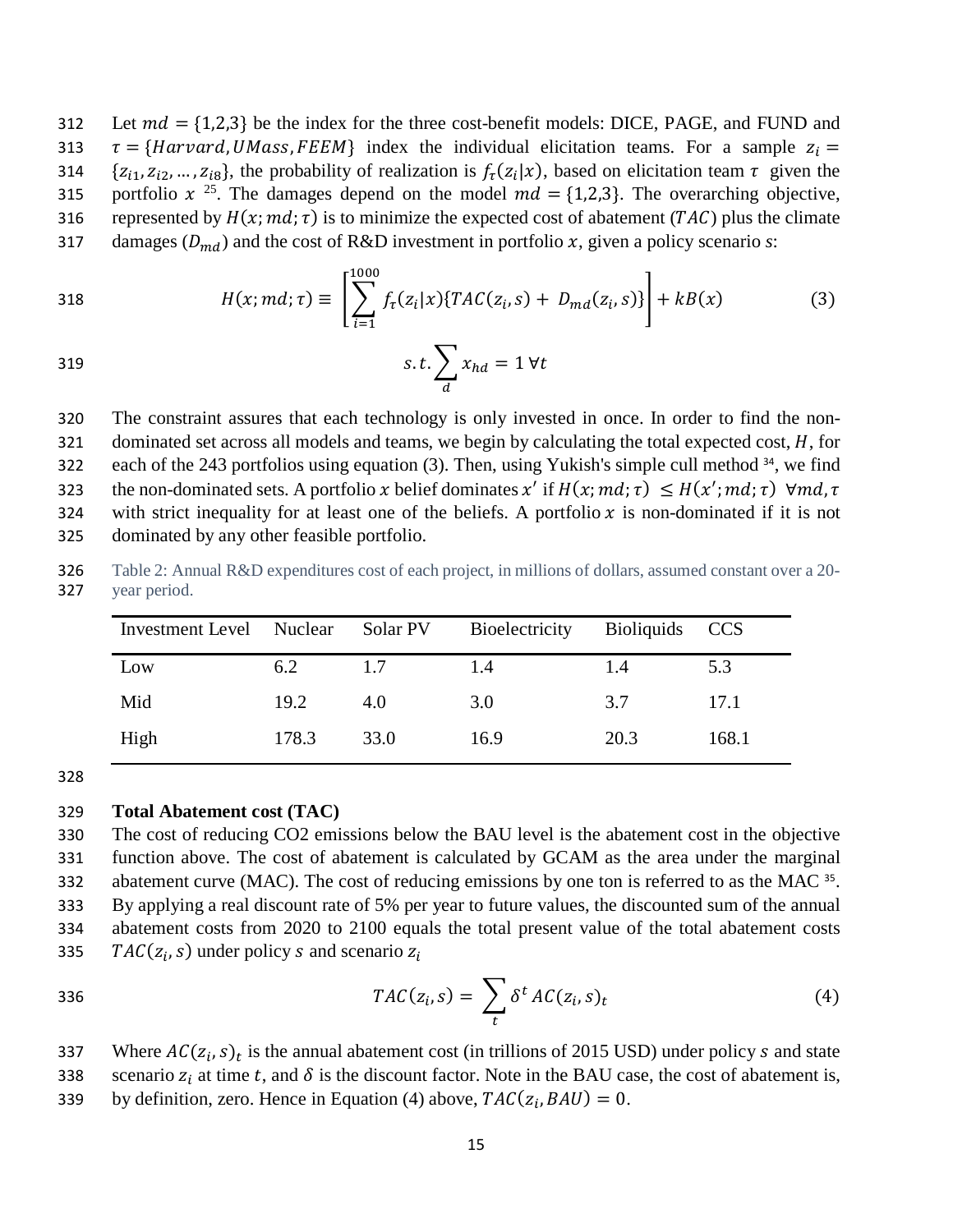# 340 **Damages**  $(D_m)$ <br>341 **Each of the 100**

- Each of the 1000 states of the world implemented in GCAM leads to different emissions and
- temperature paths and hence different estimates of damages in each IAM. Therefore, the climate
- variables that drive damage estimation in each IAM are replaced with the GCAM output for each
- scenario to account for the impact of technological change on these variables. For example, the
- global mean temperature estimate in DICE and PAGE is replaced by the global mean temperature change estimated from GCAM from 2010 to 2100 for each scenario. FUND is slightly more
- complicated. For each of the 14 sectors in FUND, the main drivers for each sector are replaced by
- either the global mean temperature change or the CO2 concentration from GCAM, depending on
- the variable that drives the damage estimate for that sector. For each climate policy: USD
- 125/tCO2 and USD 50/tCO2 (each increasing at 3% annually beginning 2025) and a business-as-
- usual case, damages are estimated for all 1000 scenarios for each IAM. The damages calculated
- from the cost-benefit IAMs, and the abatement cost estimated from GCAM are used as inputs into
- the decision framework.

# **Acknowledgements**

 This research was funded by Armstrong Professional Development Professorship. Thanks to the Massachusetts Green High-Performance Computing Center (MGHPCC) for access.

# **Author Contributions**

- F.K and E.B designed the research. F.K and D.A developed the modelling framework and
- performed the numerical simulations. F.K and E.B conducted the analysis, made figures and wrote
- the manuscript. All authors discussed the results and implications and provided critical feedback
- that helped shape the final manuscript.

# **Data availability**

- The specific model runs and expert elicitation data for this study are archived under
- <https://doi.org/10.5281/zenodo.5748125> under a CC-BY-4.0 license.
- 

# **Code availability**

- The code for the integrated assessment modelling framework used in this study, Mimi-DICE, Mimi-FUND and Mimi-PAGE and documentation are available in a public GitHub repository at
- https://github.com/mimiframework/Mimi.jl. The technical documentation is available at
- [https://www.mimiframework.org/.](https://www.mimiframework.org/) The source code and documentation for the global change
- 371 analysis model (GCAM) are publicly available at <https://github.com/JGCRI/gcam-core> and
- <http://jgcri.github.io/gcam-doc/> respectively.
- 

# References

- 1. Kramer, G. J. & Haigh, M. No quick switch to low-carbon energy. *Nature 2009 462:7273* **462**, 568– 569 (2009).
- 2. Anadón, L. D., Baker, E. & Bosetti, V. Integrating uncertainty into public energy research and development decisions. *Nature Energy* **2**, 17071 (2017).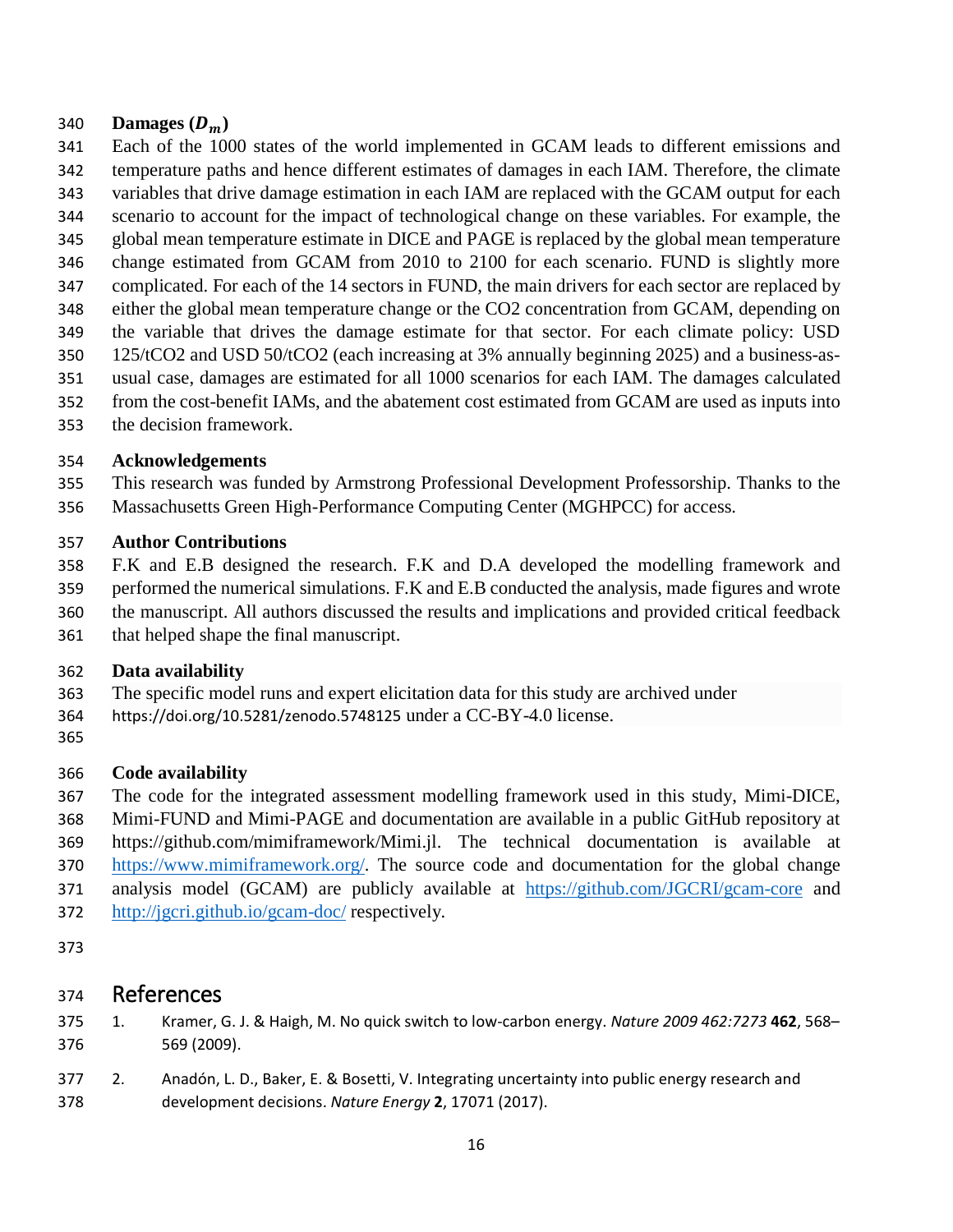- 3. Peterson, S. Uncertainty and economic analysis of climate change: A survey of approaches and findings. *Environmental Modeling & Assessment 2005 11:1* **11**, 1–17 (2005).
- 4. Rotmans, J. & van Asselt, M. B. a. Uncertainty in Integrated Assessment Modelling: A Labyrinthic Path. *Integrated Assessment* **2**, 43–55 (2001).
- 5. Bosetti, V. *et al.* Sensitivity to energy technology costs: A multi-model comparison analysis. *Energy Policy* **80**, 244–263 (2015).
- 6. Kanyako, F. & Baker, E. Uncertainty analysis of the future cost of wind energy on climate change mitigation. *Climatic Change 2021 166:1* **166**, 1–17 (2021).
- 7. Baker, E. & Solak, S. Management of Energy Technology for Sustainability: How to Fund Energy Technology Research and Development. *Production and Operations Management* **23**, 348–365 (2014).
- 8. Webster, M., Fisher-Vanden, K., Popp, D. & Santen, N. Should we give up after solyndra? Optimal technology R&D portfolios under uncertainty. *Journal of the Association of Environmental and Resource Economists* **4**, S123–S151 (2017).
- 9. Meng, J., Way, R., Verdolini, E. & Anadon, L. D. Comparing expert elicitation and model-based probabilistic technology cost forecasts for the energy transition. *Proceedings of the National Academy of Sciences* **118**, 1917165118 (2021).
- 10. Hassanzadeh, F., Nemati, H. & Sun, M. Robust optimization for interactive multiobjective programming with imprecise information applied to R&D project portfolio selection. *European Journal of Operational Research* **238**, 41–53 (2014).
- 11. Baker, E., Olaleye, O. & Reis, L. A. Decision frameworks and the investment in R&D. (2015) doi:10.1016/j.enpol.2015.01.027.
- 12. Drouet, L., Bosetti, V. & Tavoni, M. Selection of climate policies under the uncertainties in the Fifth Assessment Report of the IPCC. *Nature Climate Change 2014 5:10* **5**, 937–940 (2015).
- 13. Lempert, R. & Collins, M. Managing the risk of uncertain threshold responses: Comparison of robust, optimum, and precautionary approaches. *Risk Analysis* **27/4**, 1009–1026 (2007).
- 14. Gambhir, A., Butnar, I., Li, P.-H., Smith, P. & Strachan, N. A Review of Criticisms of Integrated Assessment Models and Proposed Approaches to Address These, through the Lens of BECCS. *Energies 2019, Vol. 12, Page 1747* **12**, 1747 (2019).
- 15. Kriegler, E. *et al.* The role of technology for achieving climate policy objectives: Overview of the EMF 27 study on global technology and climate policy strategies. *Climatic Change* **123**, 353–367 (2014).
- 16. Gillingham, K. *et al.* Modeling Uncertainty in Climate Change: A Multi-Model Comparison. *SSRN Electronic Journal* (2016) doi:10.2139/SSRN.2743137.
- 17. Morgan, M. G. Use (and abuse) of expert elicitation in support of decision making for public policy. *Proceedings of the National Academy of Sciences of the United States of America* **111**, 7176–84 (2014).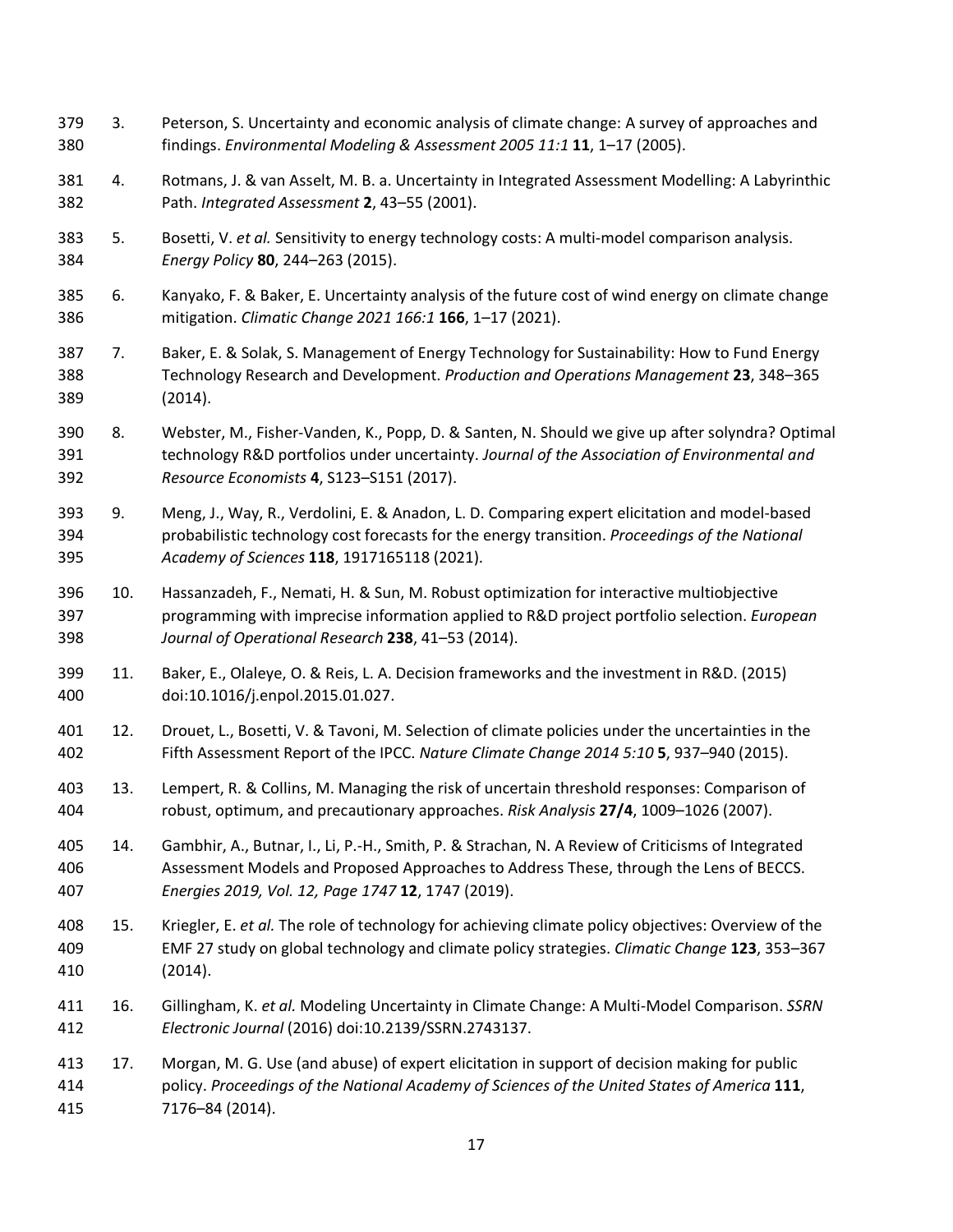18. Gallego, G., Ryan, J. K. & Simchi-Levi, D. Minimax Analysis for Finite-horizon Inventory Models. *IIE Transactions 2001 33:10* **33**, 861–874 (2001). 19. Rosenhead, J., Elton, M. & Gupta, S. K. Robustness and optimality as criteria for strategic decisions. *Operational Research Quarterly* **23/4**, 413–431 (1972). 20. Baker, E., Bosetti, V. & Salo, A. Robust portfolio decision analysis: An application to the energy research and development portfolio problem. *European Journal of Operational Research* **284**, 1107–1120 (2020). 21. Iancu, D. A. & Trichakis, N. Pareto efficiency in robust optimization. *Management Science* **60**, 130–147 (2013). 22. Weber, M. Decision making with incomplete information. *European Journal of Operational Research* **28**, 44–57 (1987). 23. Bewley, T. F. Knightian decision theory. Part I. *Decisions in Economics and Finance 2002 25:2* **25**, 79–110 (2002). 24. Stoye, J. Dominance and admissibility without priors. *Economics Letters* **116**, 118–120 (2012). 25. Baker, E., Bosetti, V., Anadon, L. D., Henrion, M. & Aleluia Reis, L. Future costs of key low-carbon energy technologies: Harmonization and aggregation of energy technology expert elicitation data. *Energy Policy* **80**, 219–232 (2015). 26. Nordhaus, W. & Sztorc, P. *DICE 2013R: Introduction and User's Manual*. (2013). 27. Tol, R. S. J. & Anthoff, D. FUND Model. http://www.fund-model.org/. 28. Hope, C. *Working Paper Series The PAGE09 Integrated Assessment Model: A Technical Description*. (2011). 29. Calvin, K. *et al.* GCAM v5.1: representing the linkages between energy, water, land, climate, and economic systems. *Geoscientific Model Development* **12**, 677–698 (2019). 30. Diaz, D. & Moore, F. Quantifying the economic risks of climate change. *Nature Climate Change* **7**, 774–782 (2017). 31. Kunreuther, H. *et al. Integrated risk and uncertainty assessment of climate change response policies*. (2014). 32. Savage, S. L. The flaw of averages : why we underestimate risk in the face of uncertainty. 392 (2009). 33. PNNL. GCAM v5.3 Documentation: Global Change Analysis Model (GCAM). http://jgcri.github.io/gcam-doc/ (2020). 34. Yukish, M. & Simpson, T. Analysis of a Simple Algorithm to Identify Pareto Points in Multidimensional Data Sets. in *46th AIAA/ASME/ASCE/AHS/ASC Structures, Structural Dynamics and Materials Conference* (American Institute of Aeronautics and Astronautics, 2005). doi:10.2514/6.2005-1812.